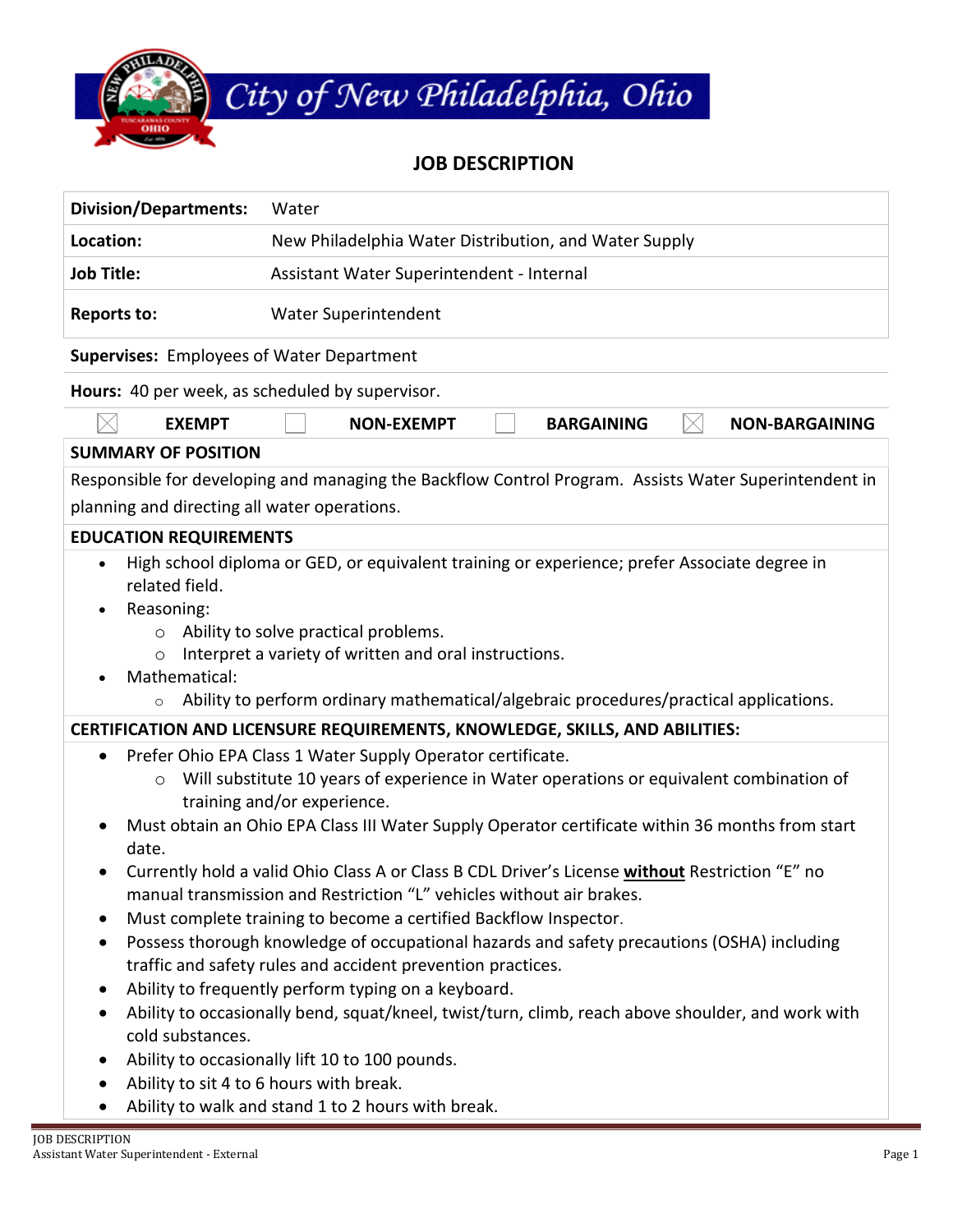| <b>Division/Departments:</b> | Water                                                 |
|------------------------------|-------------------------------------------------------|
| Location:                    | New Philadelphia Water Distribution, and Water Supply |
| <b>Job Title:</b>            | Assistant Water Superintendent - Internal             |
| Reports to:                  | Water Superintendent                                  |

## **SPECIFIC DUTIES INCLUDE, BUT ARE NOT LIMITED TO:**

- Performs personnel management and schedules staff for daily tasks
- Assists in planning, assigning, coordinating, and supervising maintenance activities on distribution system pipelines, structures, and appurtenances.
- Backflow surveillance and reporting to Water/Wastewater/Health Department.
- Travels to work locations on a regular and frequent basis to review/inspect maintenance work and construction of capital improvements programs, both in-progress and on completion.
- Assists in developing/monitoring employee technical skills, proficiency, and safety training.
- Assists Superintendent of Water in the preparation and implementation of annual capital improvements program and annual budget for maintaining distribution system.
- Recommends capital equipment and material replacement needs for annual budget and six-year replacement programs.
- Assists in the development of supporting documentation and cost estimates for budget.
- Investigates and responds to requests, questions and complaints concerning water distribution services and initiates proper corrective measures.
- May be required to perform the duties of a water operator when needed.
- Coordinates and initiates assistance from water distribution construction crews and personnel as necessary.
- Supervises and schedules maintenance of equipment.
- Helps prepare purchase requests for necessary materials and equipment for maintenance of system and monitors and controls budget expenditures.
- Supervises field employees engaged in customer services problems, customer complaint investigations.
- Assists in assigning service crews and equipment to assist in emergency main break activities.
- Assists other sections within the Division or Departments in completing special projects.
- Provides guidance to project managers, construction observers, and contractors engaged in the construction of distribution system/capital improvement projects.
- Assists City departments with repair and maintenance activities and performs related work.
- Can be expected to work any time.
- Completes operating reports and procedures to achieve objectives, or as discussed in detail through conferences with Superintendent of Water Department.
- Must update skills as required.
- Consistently checks and responds to incoming email communication.
- Performs other duties as assigned by supervisor(s) or designee.